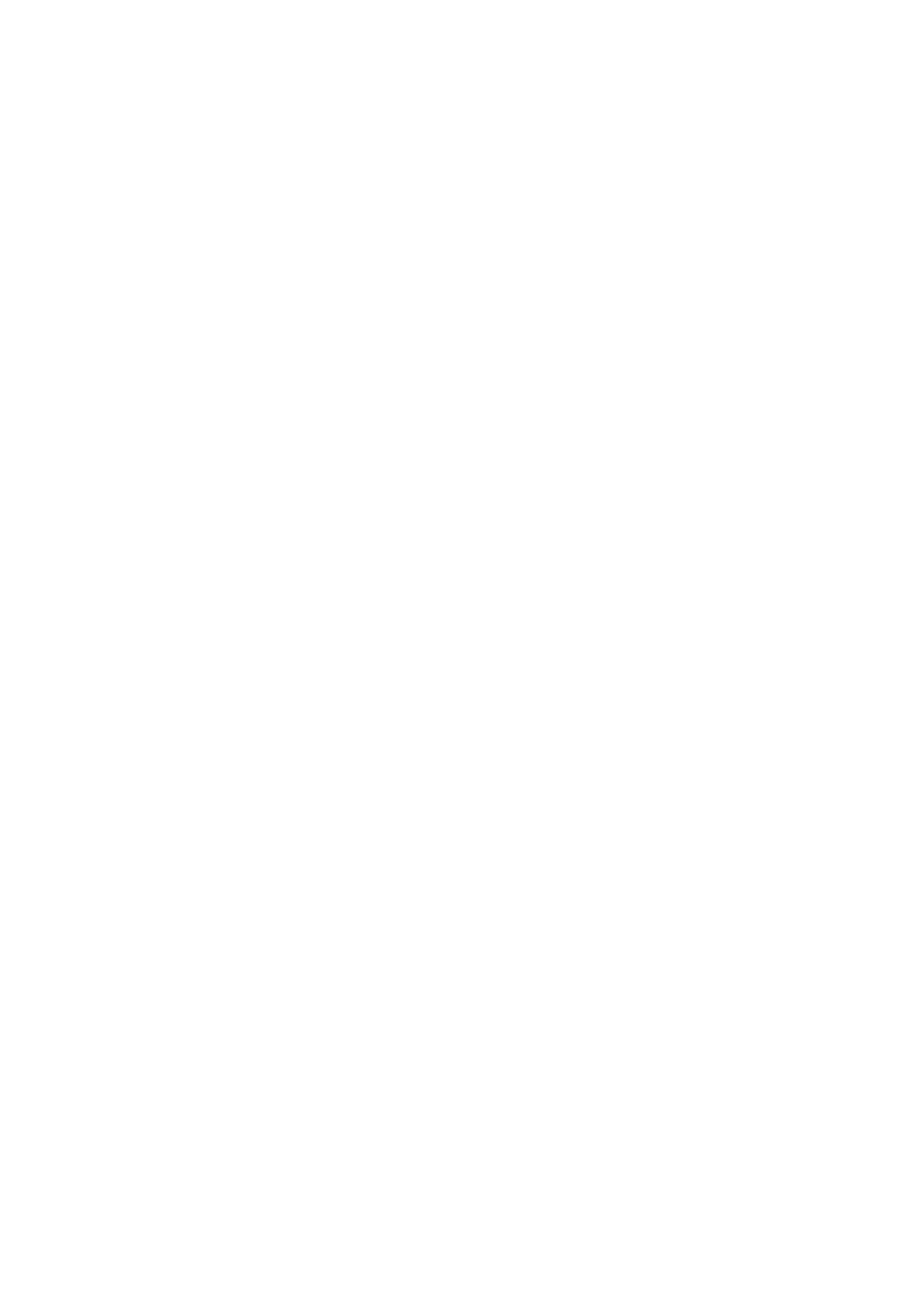#### What is a parastomal hernia?

When a stoma is formed, the surgeon brings the end of the intestine out through the abdominal muscles. The latter provide support for the stoma but, by making an incision in the muscle, a potential weakness is created.

The term parastomal hernia is used to describe a bulge or swelling around/under the stoma. This can occur when the edges of the stoma come away from the muscle, allowing abdominal contents (usually a section of bowel) to bulge out through the abdominal wall.

Parastomal hernias usually occur gradually and often increase in size over time. They can lead to problems with stoma function and bag security. Up to 70% of ostomates develop a parastomal hernia, although not all hernias give rise to symptoms.



*Patient with a parastomal hernia*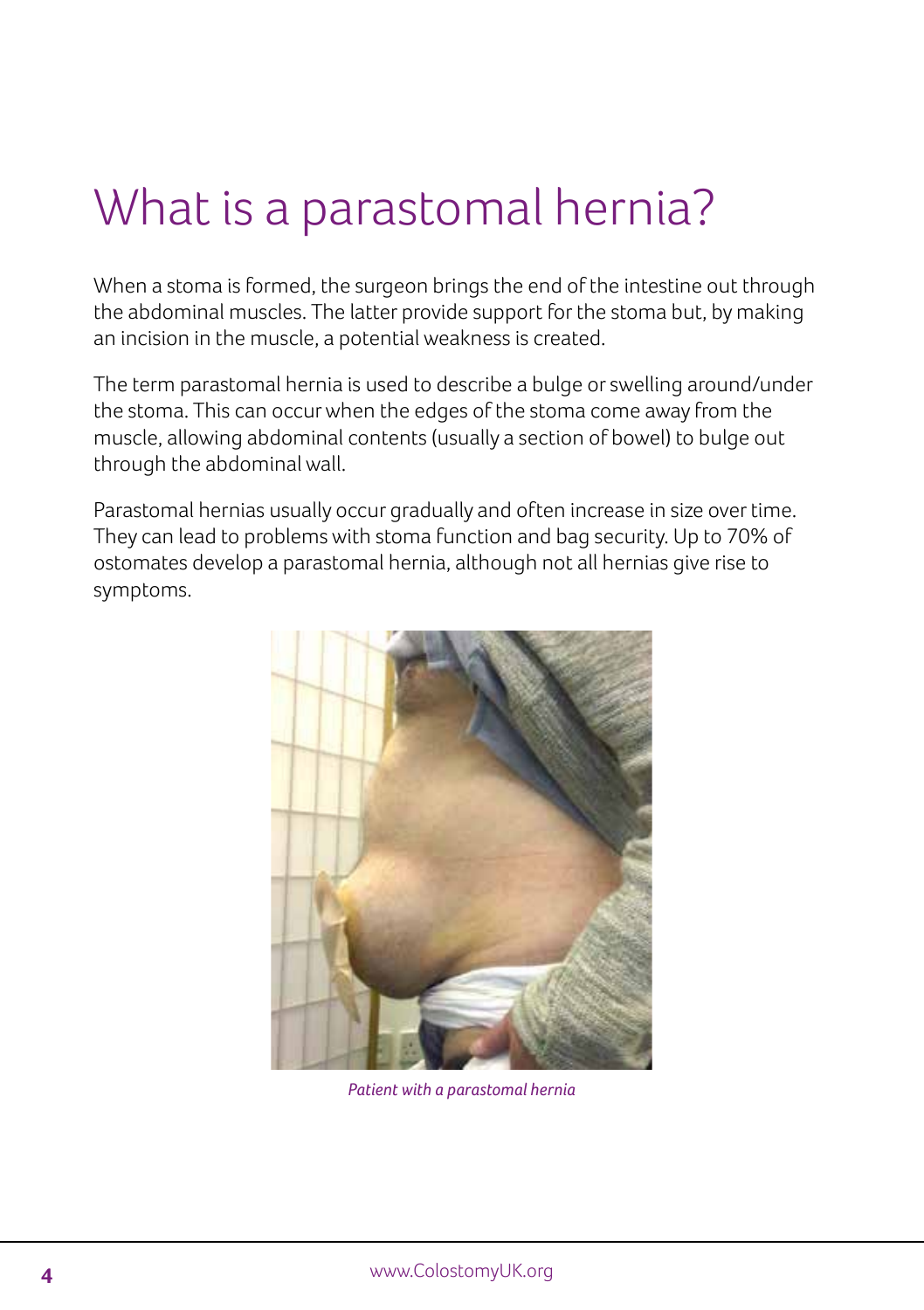

# Causes

There are many things that can contribute to the development of a parastomal hernia. These include:

- Being overweight.
- Lack of appropriate exercise.†
- Straining (this can happen with heavy lifting or during strenuous activities).
- Infection at the site of the stoma or abdominal wound.
- Abdominal muscles weakening with age.
- Coughing and sneezing.
- Poor stoma siting.
- Emergency surgery.

† For a range of medically–approved exercises see our booklet: *Active ostomates: Sport and fitness after stoma surgery.*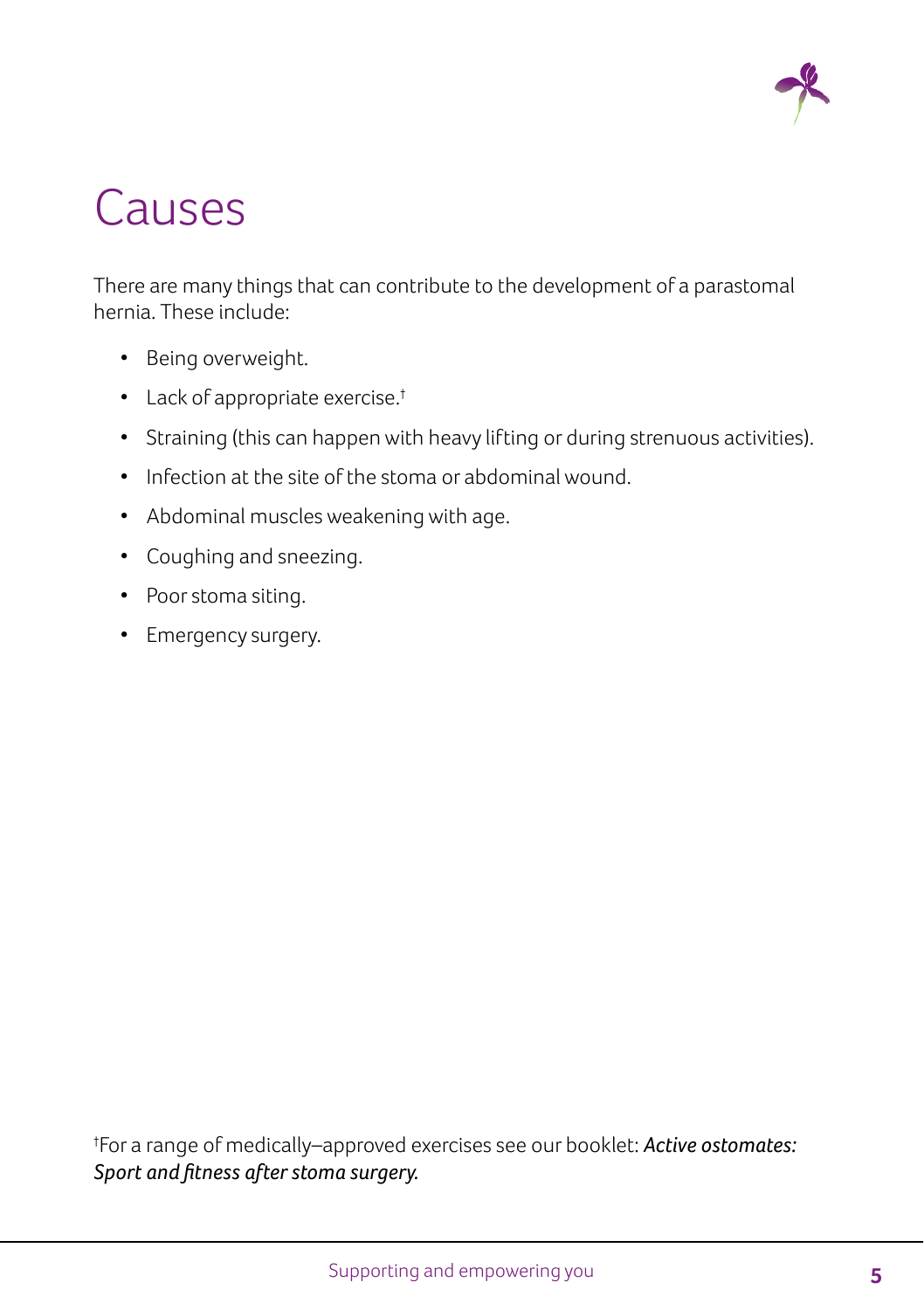# Complications and problems

If you suspect that you are developing a parastomal hernia you should make an appointment to see your stoma care nurse. S/he will be able to advise you on management and treatment options. It is also important to do this because in rare cases a section of the intestine can become trapped in the hernia leading to an obstruction or strangulation. If this happens, emergency surgery is required.

Parastomal hernias can make stoma functioning unpredictable, alternating between constipation and diarrhoea. They are also often accompanied by pain at the stoma site or pain felt in the centre of the abdomen. Some people also complain of a dragging and dull ache around the hernia, especially at the end of the day or when they have been particularly active.

As the hernia bulge increases over time, the stoma can become reduced in size or retracted (sunken). This can make it difficult to attach a bag and lead to problems with leakage. The surrounding skin can also become tight and stretched, making it fragile and more susceptible to breaking down or becoming torn when the bag is removed.

Parastomal hernias can also make stoma irrigation more difficult and time consuming to introduce water. The resultant output can also be less satisfactory.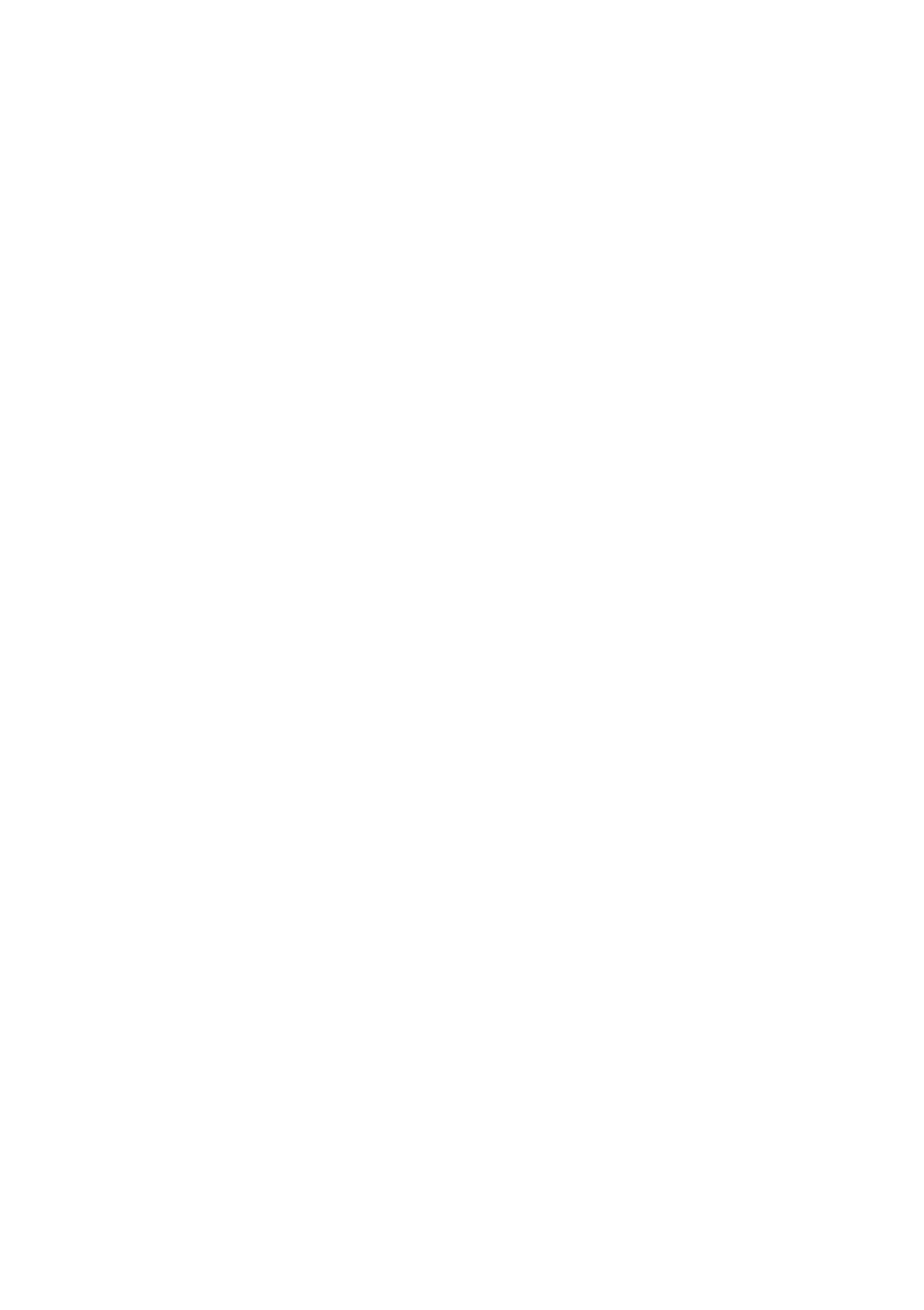## Treatment options

Most parastomal hernias do not require surgery and the first line of treatment is to wear a firm stoma support garment. There is a wide selection to choose from in the form of belts, girdles, pants and boxer shorts. At the time of publication, many of these are available on prescription. Your stoma care nurse will discuss your options. We also publish a factsheet detailing lots of different suppliers, which you can download from our website. Alternatively call us for a copy.

If a parastomal hernia is causing pain, becoming unmanageable or you are admitted to hospital with a complication, then surgery might be considered. As with all operations that require an anaesthetic there are associated risks and so in non–emergency situations, this option may not be recommended for some patients (such as those who are elderly or have serious heart or breathing problems). It is also important to recognise that a hernia repair does not guarantee that a new one won't develop.

There are different methods of repairing a hernia. Some are carried out through an incision in the abdomen (open surgery) others are done by keyhole surgery (laparoscopically). A tissue repair at the site of the hernia is usually a simple procedure, but there is a high risk of the hernia recurring. Repair and re–siting of the stoma to a new location on the abdomen is a bigger operation involving a larger incision and obviously creates a new defect in the abdomen and a weakness at the previous stoma site. Current evidence suggests that this should be a final option. Repairing and reinforcement of the hernia site with mesh carries a small risk of infection but the chance of the hernia recurring is lower.

If you have a parastomal hernia and surgical treatment is a consideration, then your consultant will explain the above to you in more detail and answer any questions you have.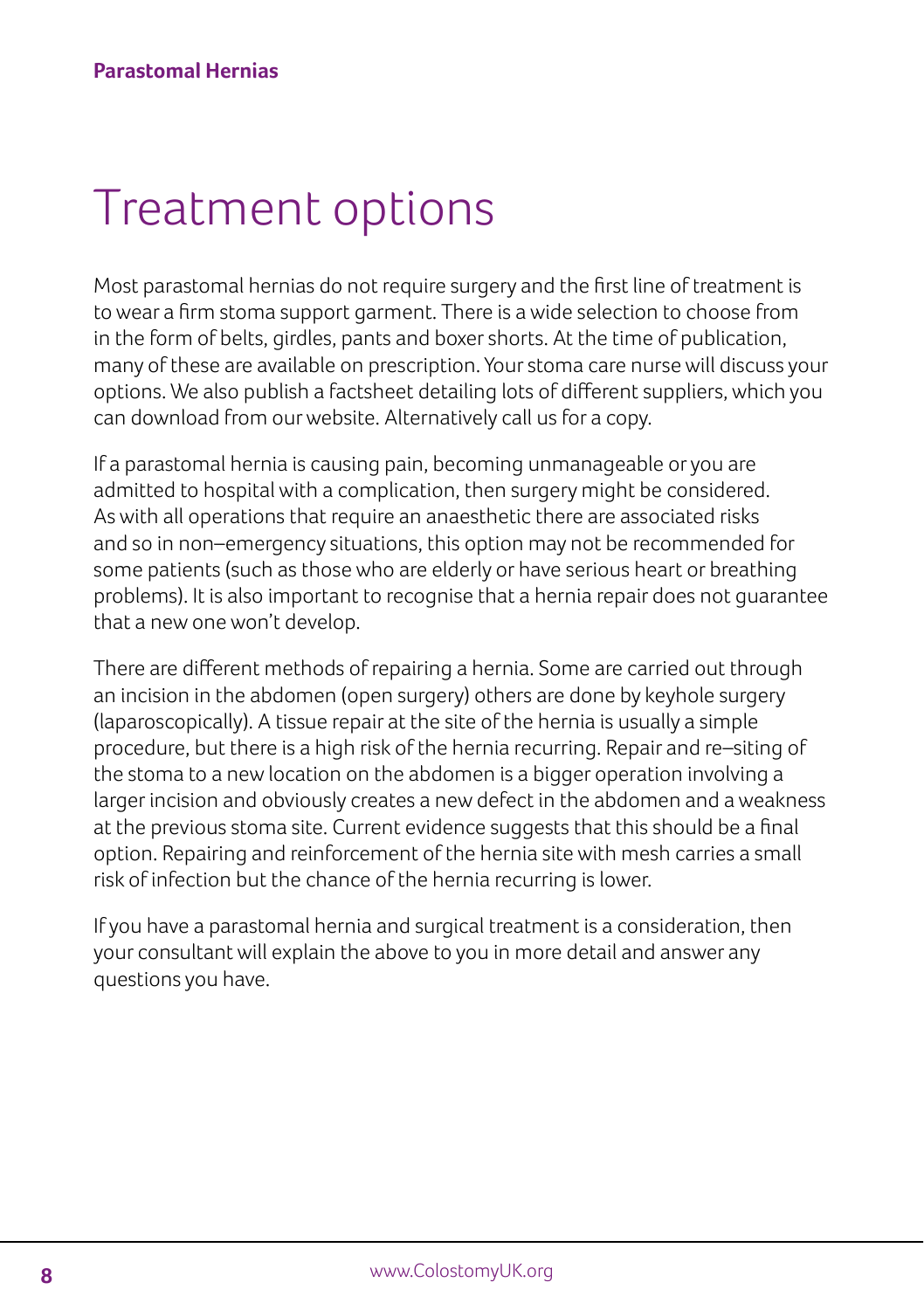## Stoma Management

When you have a parastomal hernia it can cause problems with day–to–day stoma management. Your stoma care nurse will be able to help here and let you know about the various products that are available and which might help you.

**Securing a bag** may be difficult. This problem can be overcome by using **flange extenders** and one and two piece bags with an adhesive border that moulds around the hernia and therefore achieves a good seal around the stoma. Stoma care nurses have access to many new products some of which are designed to fit over hernias.

The **skin around the stoma** can also become tightly stretched and easily damaged as a result. Again, there products available to address this. **Barrier rings**  are useful for protecting skin immediately surrounding the stoma. **Protective film**  can also be sprayed or wiped onto the skin.

If you normally **irrigate** then check with your stoma care nurse or consultant to make sure that this method of stoma management is still suitable for you.

A conservative approach to managing your stoma output with a hernia may involve taking some mild laxatives if it is difficult to pass a stool. If your stools are too loose, then dietary manipulation and/or Loperimide may be used to thicken your output. In both cases, advice should be sought from your stoma care nurse.



*Barrier rings*